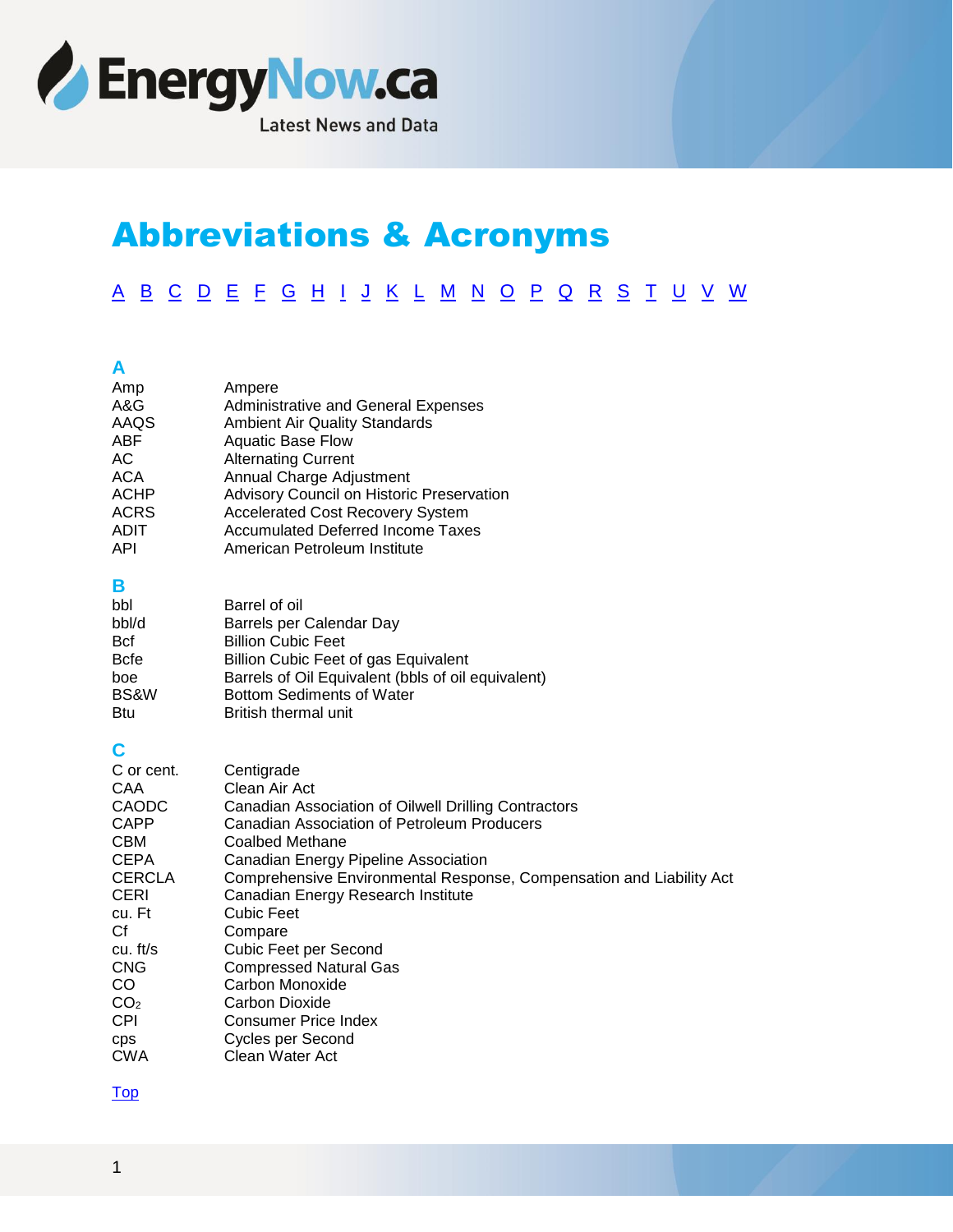

<span id="page-1-5"></span><span id="page-1-4"></span><span id="page-1-3"></span><span id="page-1-2"></span><span id="page-1-1"></span><span id="page-1-0"></span>

| D<br>dBA<br>dc<br>DO<br><b>DOE</b><br><b>DOT</b>                                   | Decibles on the A-weighted scale<br><b>Direct Current</b><br>Dissolved Oxygen<br>Department of Energy<br>Department of Transportation                                                                                                       |
|------------------------------------------------------------------------------------|---------------------------------------------------------------------------------------------------------------------------------------------------------------------------------------------------------------------------------------------|
| Е<br>ЕA<br><b>EHV</b><br><b>EIS</b><br><b>EMF</b><br><b>EPA</b>                    | <b>Environmental Assessment</b><br>Extra High Voltage<br><b>Environmental Impact Statement</b><br><b>Electro Magnetic Fields</b><br><b>Environmental Protection Act</b>                                                                     |
| F<br><b>FERC</b><br><b>FOIP</b><br><b>FONSI</b><br>FR.<br><b>FTC</b><br><b>FWS</b> | <b>Federal Energy Regulatory Commission</b><br>Freedom of Information and Protection of Privacy Act<br>Findings of No Significant Impact<br><b>Full Requirements</b><br><b>Federal Trade Commission</b><br>Fish and Wildlife Service [U.S.] |
| G<br><b>GAPP</b><br>GT&C<br><b>GW</b><br>GWh                                       | <b>Generally Accepted Accounting Principles</b><br><b>General Terms and Conditions</b><br>Gigawatt<br>Gigawatt-Hour                                                                                                                         |
| н<br><b>HCA</b><br>HEP<br>HHI<br>HQI<br>hp<br>HVI<br>Hz                            | <b>Host Control Area</b><br><b>Habitat Evaluation Procedure</b><br>Hirschman Herfindahl Index<br><b>Habitat Quality Index</b><br>Horsepower<br><b>High Viscosity Index</b><br>Hertz (cycles per second)                                     |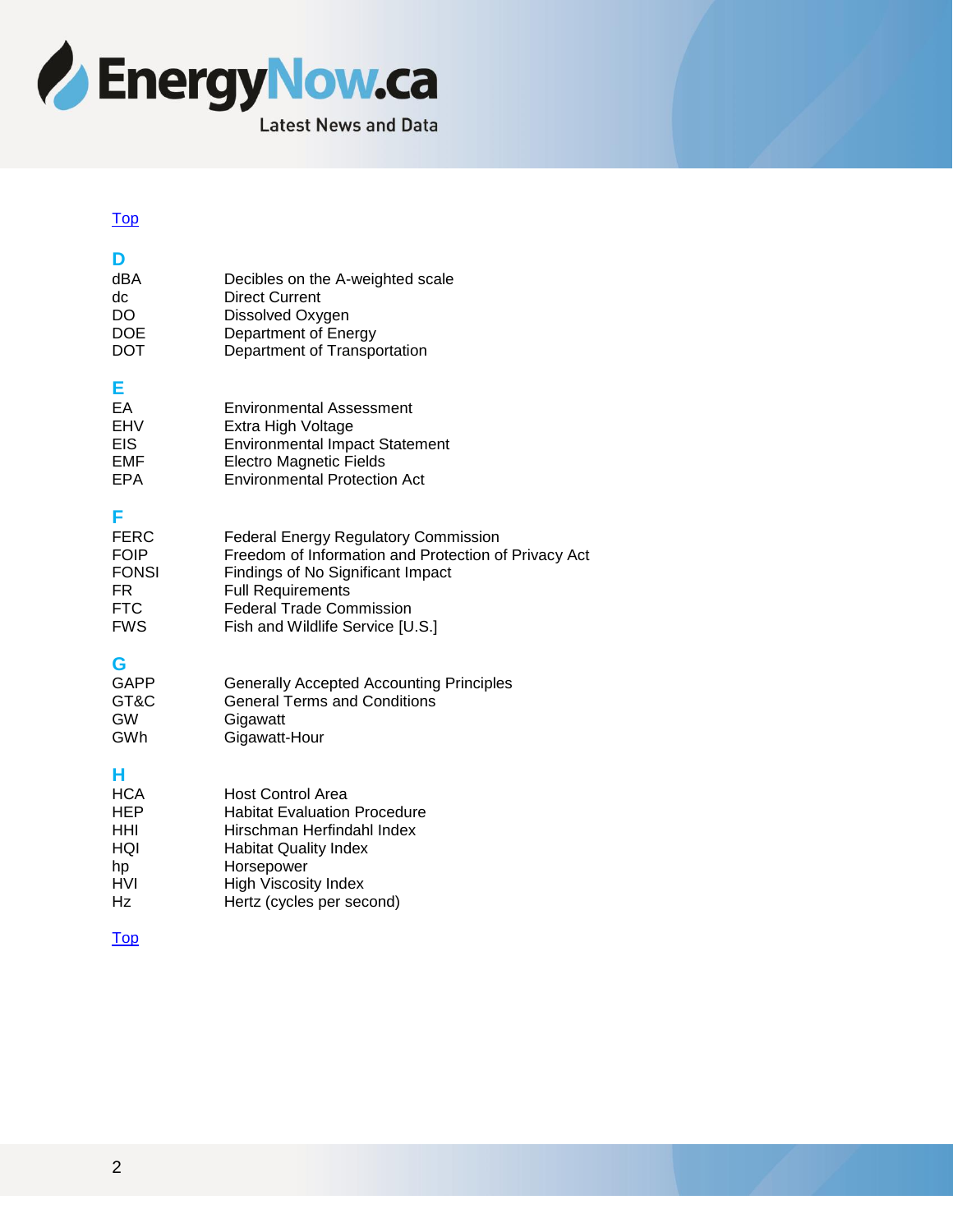

<span id="page-2-3"></span><span id="page-2-2"></span><span id="page-2-1"></span><span id="page-2-0"></span>

| ı<br><b>ICAP</b><br>IEA<br>IER<br><b>IHR</b><br>IJC<br>IPE<br><b>IPO</b><br><b>ISO</b>                      | <b>Installed Capacity</b><br><b>International Energy Agency</b><br>Incremental Energy Rate<br>Incremental Heat Rate<br><b>International Joint Commission</b><br>International Petroleum Exchange<br>Initial Public Offering<br>International Standards Organization                                                                                                                 |
|-------------------------------------------------------------------------------------------------------------|-------------------------------------------------------------------------------------------------------------------------------------------------------------------------------------------------------------------------------------------------------------------------------------------------------------------------------------------------------------------------------------|
| J<br>J.A.S.                                                                                                 | <b>Joint Association Survey</b>                                                                                                                                                                                                                                                                                                                                                     |
| κ<br>kg<br>kHz<br>km<br>kV.<br>KVA<br>KW<br>Kwh                                                             | Kilograms<br>Thousand Hertz (cycles per second)<br>Kilometre<br>Kilovolt<br>Kilovolt-Ampere<br>Kilowatt<br>Kilowatt-Hour                                                                                                                                                                                                                                                            |
| LNG<br>LODF<br>LOLE<br>LPG<br>Isfo<br>LVI                                                                   | <b>Liquefied Natural Gas</b><br>Line Outage Distribution Factor<br>Loss of Load Expectation<br><b>Liquified Petroleum Gas</b><br>Loss-Sulfur Fuel Oil<br>Low Viscosity Index                                                                                                                                                                                                        |
| м<br>м<br>Mboe<br>Mboe/d<br>Mbbl<br>Mbbl/d<br>MMbbl<br>Mcf<br>MMcf<br>MMcf/d<br>MMboe<br>MMBtu<br>MVA<br>МW | Metre<br>Thousand Barrels of Oil Equivalent<br>Thousand Barrels of Oil Equivalent per Day<br><b>Thousand Barrels</b><br>Thousand Barrels per Day<br><b>Million barrels</b><br>Thousand Cubic Feet (of gas)<br><b>Million Cubic Feet</b><br>Million Cubic Feet per Day<br>Million Barrels of Oil Equivalent<br><b>Million British Thermal Units</b><br>Megavolt-Amperes<br>Megawatts |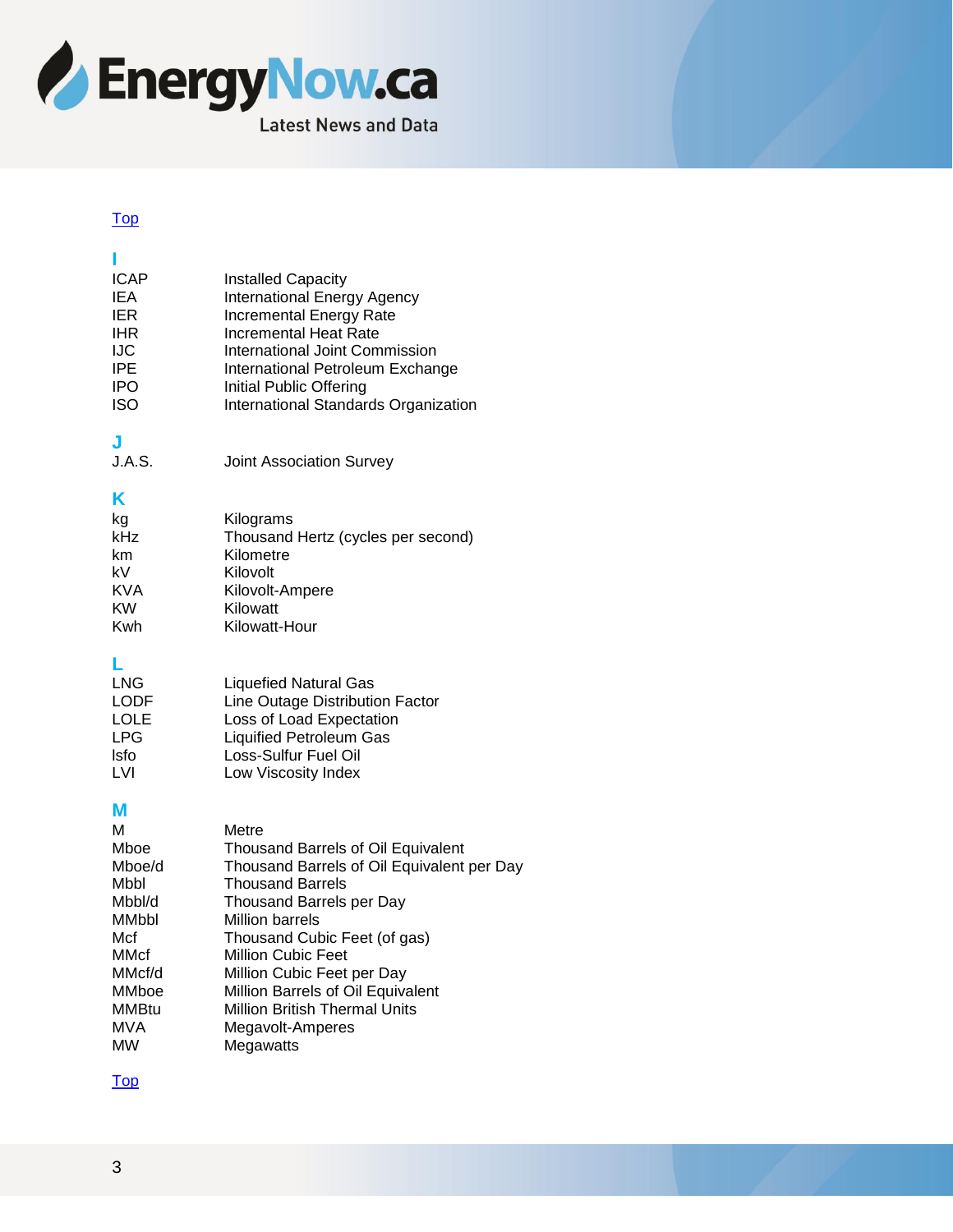

### <span id="page-3-0"></span>**N**

<span id="page-3-5"></span><span id="page-3-4"></span><span id="page-3-3"></span><span id="page-3-2"></span><span id="page-3-1"></span>

| . .<br><b>NAFTA</b><br><b>NASDAQS</b><br><b>NEB</b><br><b>NEMA</b><br><b>NEPA</b><br>NGL<br><b>NITC</b><br>NOI<br>NPV<br><b>NYMEX</b> | North American Free Trade Agreement<br>National Association of Securities Dealers Automated<br>National Energy Board<br><b>National Electrical Manufacturers Association</b><br>National Environmental Policy Act<br>Natural Gas Liquids<br>Normal Incremental Transfer Capability<br>Notice of Intent (Notice of Inquiry)<br><b>Net Present Value</b><br>New York Mercantile Exchange |
|---------------------------------------------------------------------------------------------------------------------------------------|----------------------------------------------------------------------------------------------------------------------------------------------------------------------------------------------------------------------------------------------------------------------------------------------------------------------------------------------------------------------------------------|
| O<br><b>OPEC</b><br><b>OSHA</b>                                                                                                       | Organization of Petroleum Exporting Countries<br>Occupational Safety and Health Administration [U.S. Department of Labor]                                                                                                                                                                                                                                                              |
| P<br>ppm<br><b>PSAC</b><br>psi                                                                                                        | Parts Per Million<br>Petroleum Services Association of Canada<br>Pounds per Square Inch                                                                                                                                                                                                                                                                                                |
| Q<br>QF<br>QUAD                                                                                                                       | <b>Qualifying Facility</b><br><b>Quadrillion Btus</b>                                                                                                                                                                                                                                                                                                                                  |
| R<br><b>RCCD</b><br><b>RFQ</b><br><b>ROA</b><br>R&D<br><b>ROE</b><br><b>ROFR</b><br>ROI<br><b>ROW</b><br>rpm                          | <b>Reverse Circulation Centre Discharge</b><br><b>Request for Proposal</b><br>Return of Assets<br><b>Research and Development</b><br>Return of Equity<br><b>Right of First Refusal</b><br>Return on Investment<br>Right-of-Way<br><b>Revolutions Per Minute</b>                                                                                                                        |
| S<br><b>SCADA</b><br>scf<br>SCO<br><b>SEC</b><br><b>SFEIS</b><br><b>SFV</b><br><b>SIC</b><br><b>SNG</b>                               | <b>Supervisory Control and Data Acquisition</b><br>Standard Cubic Foot of natural gas<br><b>Standard Cost Obligation</b><br>Securities and Exchange Commission [U.S.]<br>Supplemental Final Environmental Impact Statement<br><b>Straight Fixed Variable</b><br><b>Standard Industrial Classification</b><br><b>Synthetic Natural Gas</b>                                              |
| <u>Top</u>                                                                                                                            |                                                                                                                                                                                                                                                                                                                                                                                        |